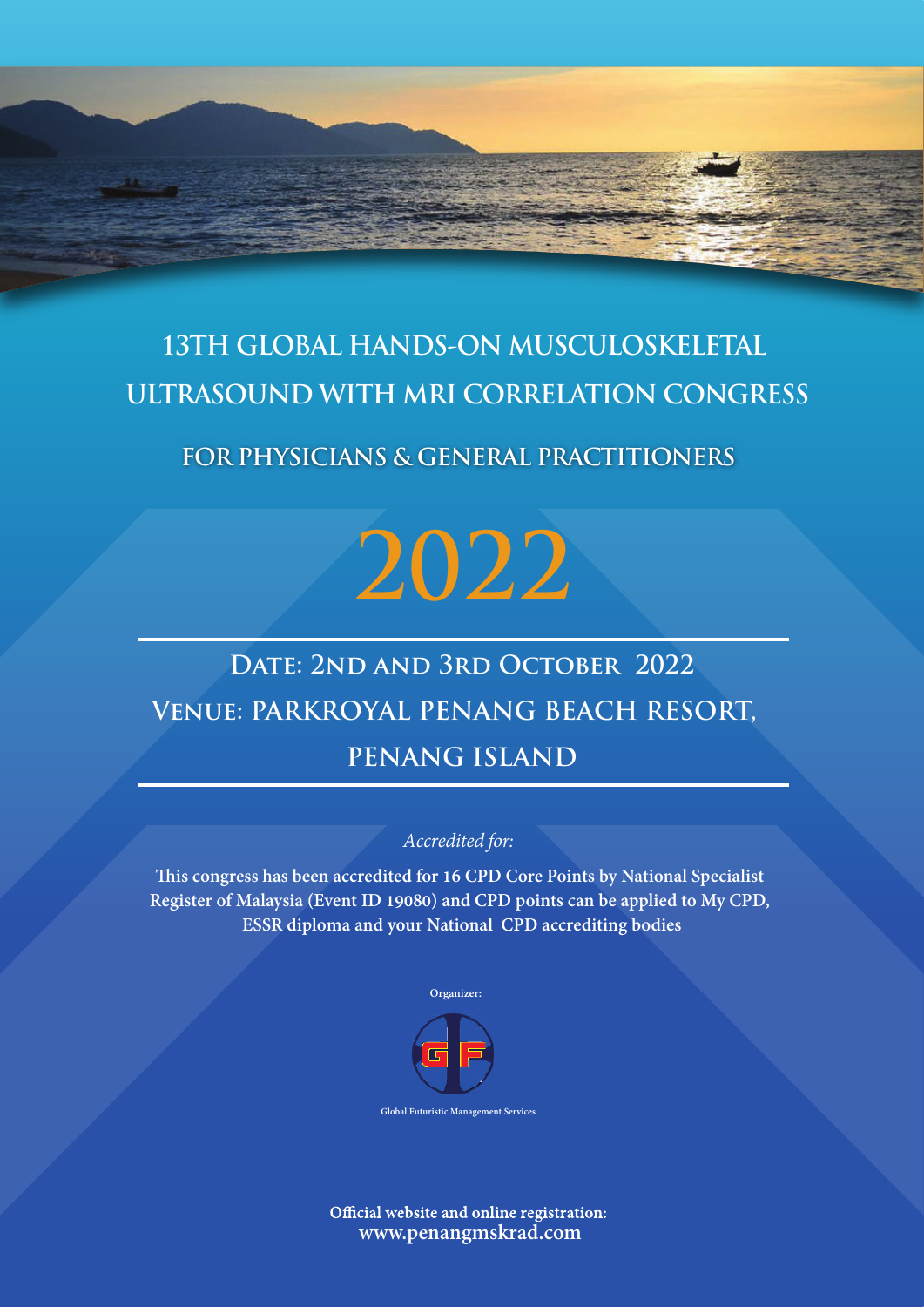#### **Dear Physician and GP,**

The 13th Global Hands-on Musculoskeletal Ultrasound with MRI Correlation Congress for Physicians & GP's will be held on 2nd and 3rd October 2022 at Parkroyal Penang Beach Resort, Penang Island, Malaysia.

Here are the key features of the Congress:

1. All physicians will obtain a chance to be tutored by senior Musculoskeletal Radiologists who are experts at Musculoskeletal Ultrasound. Subsequently, each participant will be given 10-15 minutes initially to practise the technique shown by the radiologist on the model until all participants in the group have attempted and have been shown how to do the technique correctly. This is strictly monitored by an appointed group leader. After getting their hands-on practice, participants are free to move to any of the groups to observe and ask any of the faculty members should they need assistance.

2. Faculty to participant ratio during the workshop sessions are kept small to enable quality hands-on ultrasound training. There is plenty of time for hands-on practice as we have extra tables and models for each session. Please note that only limited places are available to enable quality training.

3. All groups are combined during lectures and are only split according to subspecialty and level of expertise during the practical sessions. It is advised that you register early if you are keen on joining the 2022 congress as places fill up fast.

4. There are also opportunities to be trained under an expert Rehabilitation Ultrasound specialist. This should be of interest to delegates who would like to learn how to identify injured muscles and subsequently administer PRP or prolotherapy treatment. Upper limb and lower limb nerve anatomy can also be shown. For Rehabilitation specialists, this is a good chance to gain a quick refresher on cross-sectional muscle identification for botulinum injections and nerve blocks, etc.

5. When applying for level of training using the online registration form, please note that Basic level means you have not attended any Basic MSK Ultrasound course and are not doing MSK USS weekly. Intermediate level means you have attended a Basic MSK USS course and are practising MSK USS weekly on patients. Advanced level means that you are highly experienced in MSK USS and would like more specific teaching of different joints. Please apply for the correct grouping to ensure effective training.

6. MSK Ultrasound and MRI videos are shown during the video sessions to complement the lectures.

7. Opportunities for Electronic paper presentations are available. Kindly submit your standard abstract (not more than 250 words) to the Secretariat for consideration by the Scientific Committee. Further details will be provided following your submission.

8. For ease of registration fee payment, credit card payment options are available for overseas delegates.

9. We have negotiated for special room rates with Parkroyal valid from 25th September- 6th October 2022. The hotel booking form can be sent to you via email. Please fill it and send directly to the hotel as per instructions on the booking form. Kindly note that no commissions are taken by the conference organizers for room bookings to keep the room rates low.

10. Hotel booking can be made using credit card and you will not be charged until check-in. Hotel booking can be cancelled according to terms and conditions and you will not be asked for your CVC number.

11. By attending the Global MSK USS with MRI congress, you will gain confidence in performing MSK Ultrasound. So don't think twice. Register for the Penang MSK MRI & Ultrasound Congress using the online registration form available at www.penangmskrad.com today.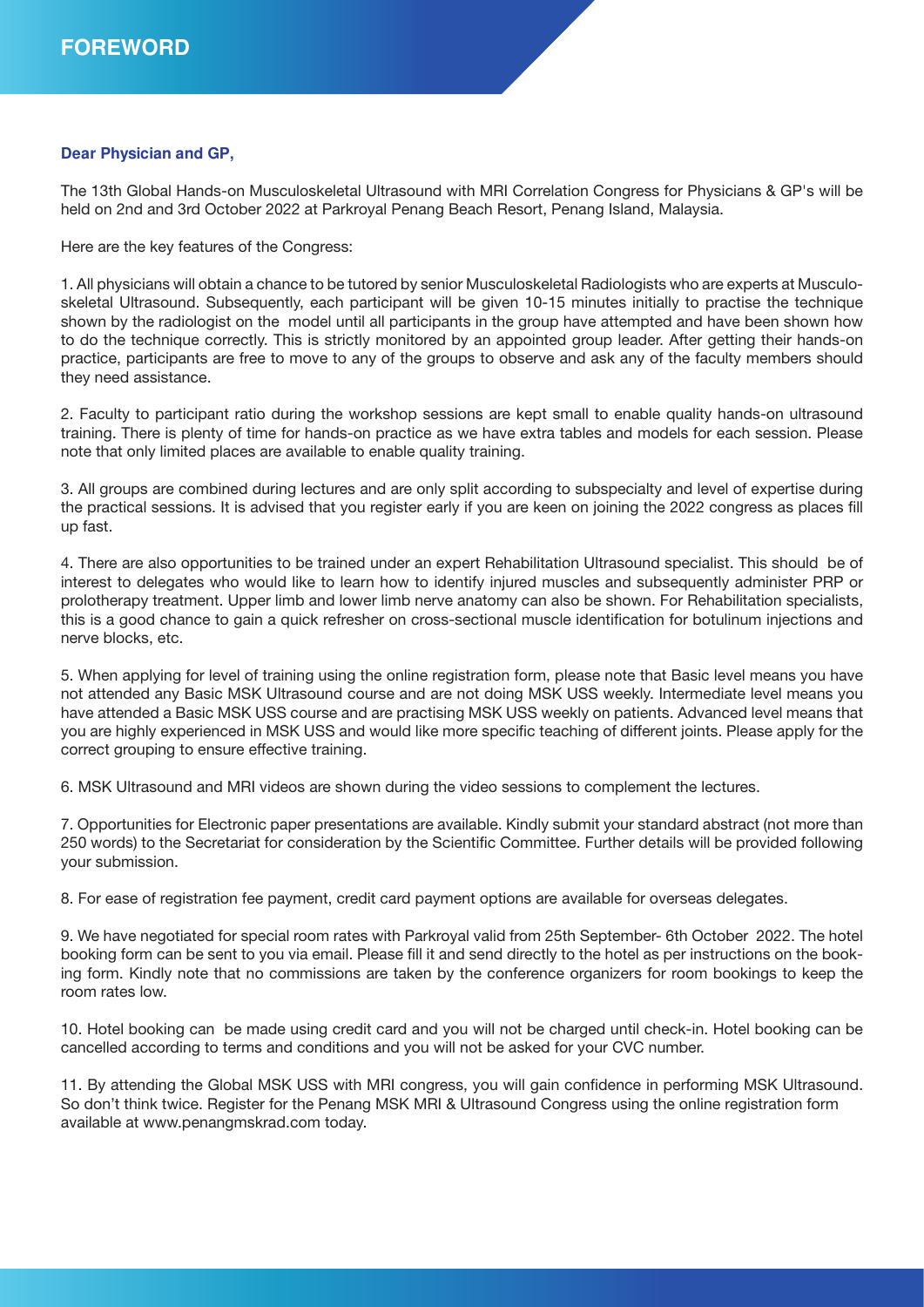The Global MSK Courses are usually google first page results out of 2 million searches under Best Musculoskeletal MRI course and on 31.3.2022 was No.1 google search with ad payment.

To all those with credit transfers we ask that you avail the opportunity to use the credit transfer at this upcoming course as we cannot guarantee that we can have future courses unless we have about 30 percent new registrations at the this upcoming course.

Yours sincerely, **Prof Dr John George** MBBS (Adelaide), DMRD (Aberdeen), FRCR (UK) Congress Chairman Global MSK MRI and USS Congress Consultant MSK Radiologist, National Sports Institute of Malaysia Consultant MSK Radiologist, Orthopaedic Diagnostic and Regenerative Centre, Beverly Wilshire Medical Centre Fmr Professor & Chief of Musculoskeletal Radiology, University of Malaya Medical Centre Email: msk.rad@gmail.com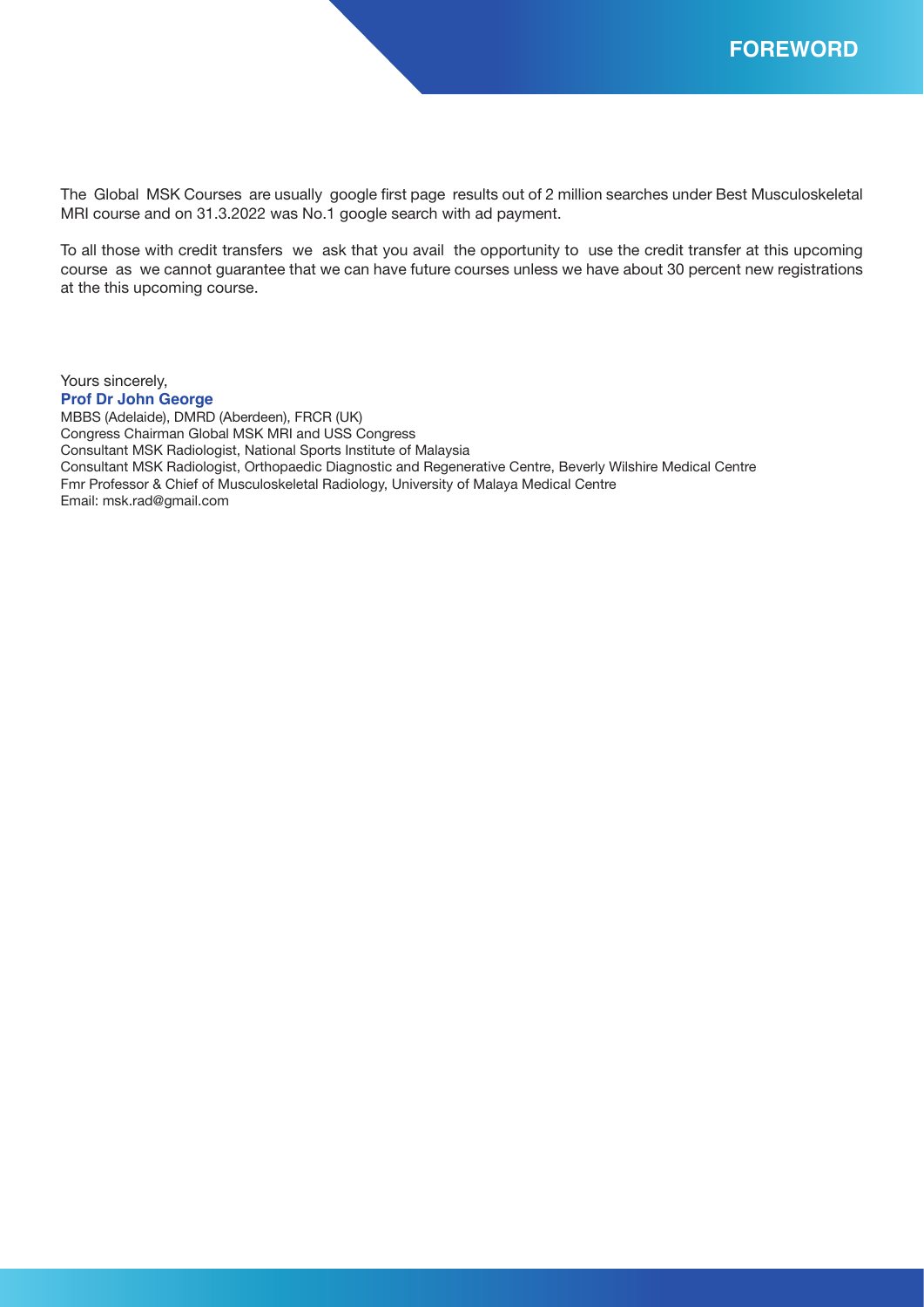| Day One · 2nd October 2022 · Sunday |                                                                                                                                                             |  |  |
|-------------------------------------|-------------------------------------------------------------------------------------------------------------------------------------------------------------|--|--|
| $7.00 \text{ am}$                   | Registration                                                                                                                                                |  |  |
| $8.00 \text{ am}$                   | Briefing and pre-course MCQ self-assessment                                                                                                                 |  |  |
| $8.30 \text{ am}$                   | Lecture 1: Understanding the technical aspects and care of using an ultrasound machine for Musculoskeletal Imaging                                          |  |  |
| $9.00$ am                           | Lecture 2: Ultrasound of the Knee with MRI Correlation - Normal and pathology                                                                               |  |  |
| $10.00$ am                          | <b>Tea Break</b>                                                                                                                                            |  |  |
| $10.20$ am                          | Video Session 1: Pathological video ultrasounds of the Knee and Interventional Techniques and Basic Musculoskeletal MRI<br>Knee video anatomy and pathology |  |  |
| 11.20 $am$                          | Lecture 2: Ultrasound of the Ankle and Foot with MRI Correlation - Normal and pathology                                                                     |  |  |
| $12.20 \text{ pm}$                  | Video Session 2: Pathological video ultrasounds of the Ankle Basic Musculoskeletal MRI Ankle video anatomy and<br>pathology                                 |  |  |
| $1.00 \text{ pm}$                   | Buffet lunch - hotel quality                                                                                                                                |  |  |
| $2.30$ pm                           | Practical Session 1: Ultrasound of the Knee and Ankle.                                                                                                      |  |  |
| 5.30 pm                             | Close of 1st day                                                                                                                                            |  |  |

| Day Two · 3rd October 2022 · Monday |                                                                                                                                                                                                                     |  |  |
|-------------------------------------|---------------------------------------------------------------------------------------------------------------------------------------------------------------------------------------------------------------------|--|--|
| $8.00 \text{ am}$                   | Lecture 3: Ultrasound of the Shoulder with MRI Correlation - Normal and pathology                                                                                                                                   |  |  |
| $9.00$ am                           | Video Session 3: Pathological video ultrasounds of the Shoulder and Interventional Techniques and Basic Musculoskeletal<br>MRI Shoulder video anatomy and pathology                                                 |  |  |
| $10.00$ am                          | Tea break                                                                                                                                                                                                           |  |  |
| $10.20$ am                          | Lecture 4: Ultrasound with MRI correlation of the Elbow and Wrist.                                                                                                                                                  |  |  |
| 11.20 $am$                          | Video Session 4: Pathological video ultrasounds of the Ankle Basic Musculoskeletal MRI Ankle video anatomy and pathology                                                                                            |  |  |
| 12.20 pm                            | Lecture 5: Ultrasound of Muscle tears with some video pathology.                                                                                                                                                    |  |  |
| $1.00$ pm                           | Buffet lunch- hotel quality                                                                                                                                                                                         |  |  |
| $2.30$ pm                           | Practical Session 2: Ultrasound of the Shoulder, Elbow and Wrist and Hamstrings.<br>During this session you can ask the demonstrator after the initial training any special requests eg rheumatology screening etc. |  |  |
| 5.30 pm                             | Post MCQ test and Close of Meeting.                                                                                                                                                                                 |  |  |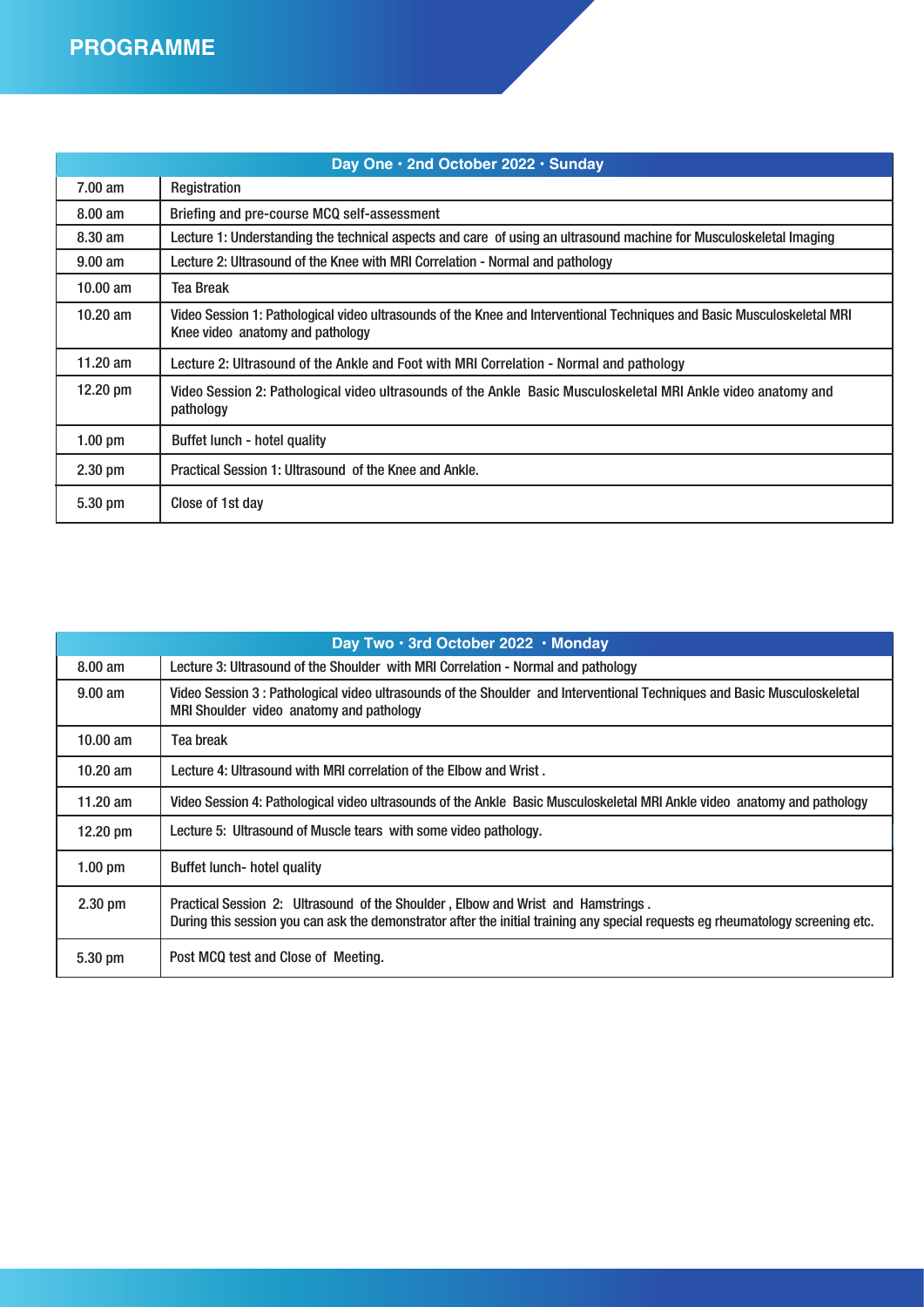"Comprehensive, with good materials and lectures provided, and ample hands-on practice sessions for learning by very patient and experienced facilitators/faculty members standing by to show us the ropes."

*Dr Pek Eu Way, Malaysia*

"An incredibly insightful hands-on course. Provided a new way of looking at pathology and being able to visualize the underlying anatomy."

*Dr Tamara Pooke, South Africa*

"This conference is beneficial to improve basic MSK ultrasound skills as it is very comprehensive and practical. Keep up the good work. The hands-on sessions are good and all the instructors are very helpful. The video sessions on pathology are good as well."

*Dr Salmina Rifin, Malaysia*

"This is an event that I stumbled upon on Google but was sure it will have a mark in my medical profession for a very, very long time. Thank you Prof for the exciting and stimulating experience!"

*Dr Joon Moon, South Korea*

"Learning how to read the ultrasound images really enhanced my understanding of the pathological conditions and how to differentiate them. Clear explanations, patient presenters and correlation to clinical conditions."

"Great workshop! This is my first ultrasound workshop and I'm glad to be here. Lots of stations for workshop with real human models and experts to teach. Everyone can practice until he's feeling comfortable."

*Dr Chut Nakornchai, Thailand*

*Dr Katey Paczek, Malaysia*

"I learned many tips and practical methods to use in MSK ultrasound, and also the pitfalls that I have to be careful of. The knowledge I gain from the course will surely be applied in my practice."

*Dr Faisal Parlindungan, Indonesia*

"This is my first formal training on MSK ultrasound and it is recommended by my colleagues. This is much more above my expectation with the good materials and supervision from experts."

*Dr Chiu, Wing Fat, Hong Kong*

"This course was wholesome as it covered many important MSK related pathologies. The instructors were very patient and motivated to teach us. It was definitely worth it. I enjoyed it."

*Dr Arvin Raj, Malaysia*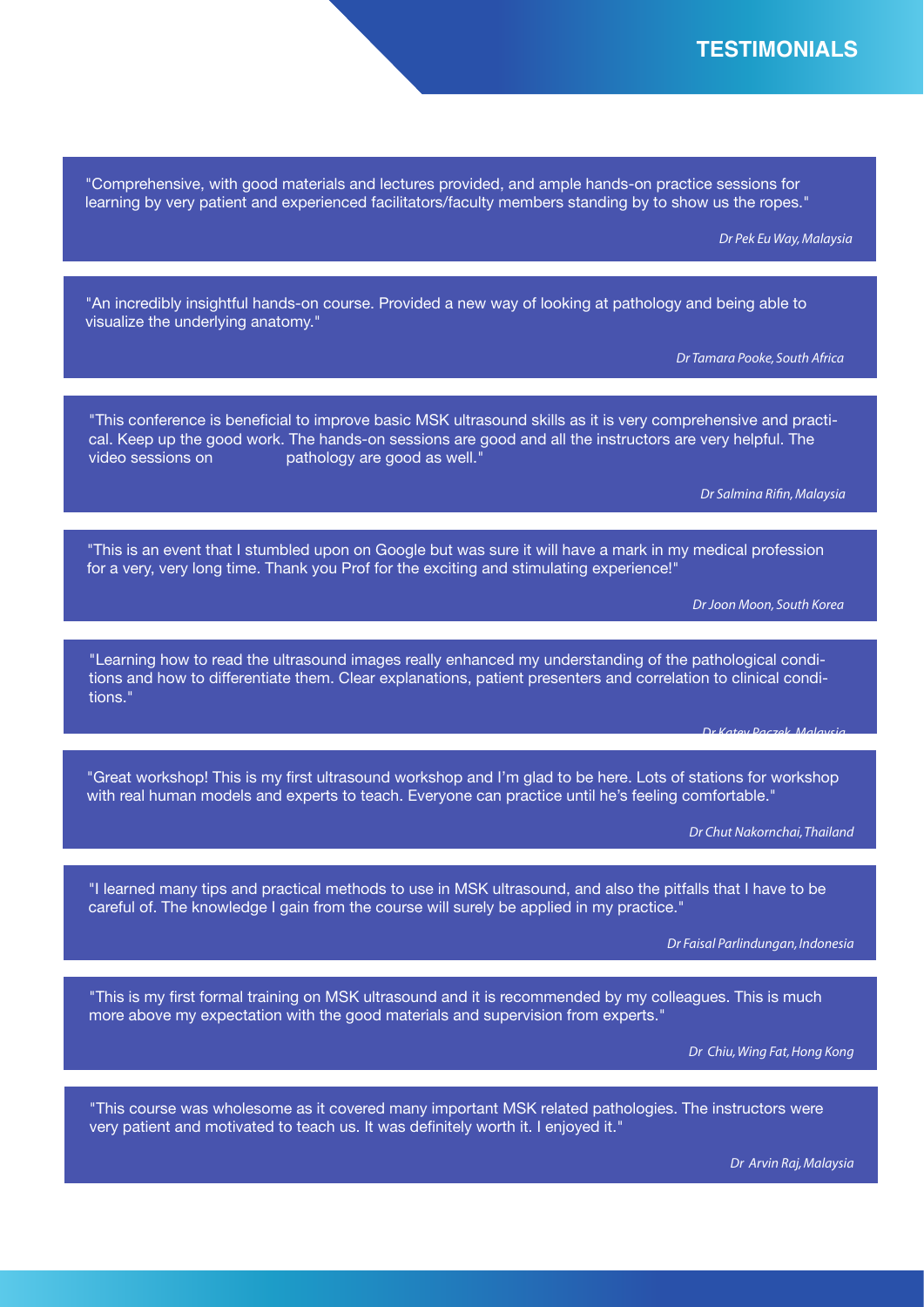#### **Overview:**

This congress is ideal for Orthopaedic Surgeons, Sports Medicine, Rheumatology, Rehabilitation, Accident and Emergency Specialists and General Practitioners.

#### **Materials & Deliverables:**

1. 1 x high quality colour photoprint of powerpoint lecture slides and 1x ultrasound technique workbook worth USD200 (including intellectual property costs).

2. USB thumbdrive containing 2 GB of data resources worth USD100.

3. One ultrasound demonstrator to maximum 7 participants for quality hands-on time.

#### **Faculty: 1 faculty to 7 participants and new 3 hours practical sessions for ample hands on training.**

Prof Dr John George (Congress Chairman) MBBS (Adelaide), DMRD (Aberdeen), FRCR (UK) Senior Consultant MSK Radiologist, National Sports Institute of Malaysia Senior Consultant MSK Radiologist, Orthopaedic Diagnostic and Regenerative Centre, Beverly Wilshire Medical Centre Fmr Professor & Chief of Musculoskeletal Radiology, University of Malaya Medical Centre, Malaysia

Dr Niraj Dubey, FRCR (UK) Senior Consultant MSK Radiologist Singapore Health Authority

Dr Mathew George, FRCR (UK) Senior Consultant MSK Radiologist Pushpagiri Medical Hospital, India

Dr Nurul Aida, MMED Radiology (UKM) Consultant MSK Radiologist Kuala Lumpur General Hospital, Malaysia

Dr Sheela Theivanthiran, M Rehab Med (UM) Senior Consultant Rehabilitation Physician Cheras Rehabilitation Hospital, Malaysia

The above are the confirmed faculty .

European faculty have been invited but not confirmed yet. However be assured that all the final chosen faculty will be senior Musculoskeletal Radiologists with at least 5 years of weekly Musculoskeletal Ultrasound cases and have had musculoskeletal training fellowships in USA, Australia, Europe, UK and Singapore.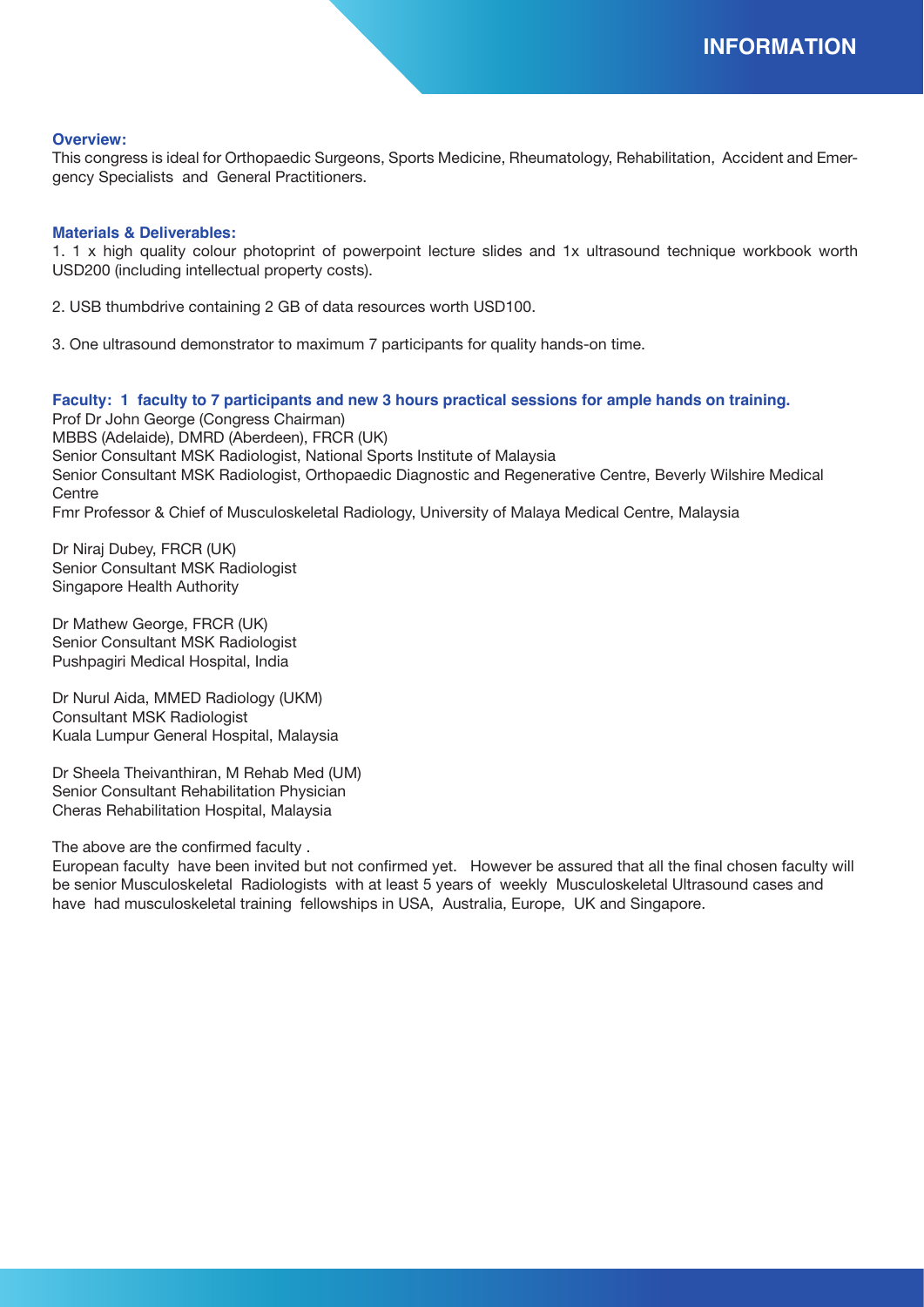#### **Location:**

The congress venue is at Parkroyal Penang Beach Resort which is strategically located at Batu Ferringhi, a popular tourist destination by the seafront. Just step out of the hotel and you have half a kilometer of stalls selling clothes, bags, shoes and household ornamental items at bargain prices. The Penang hawker food is also world-famous. Attractions worth visiting include Penang Hill, Georgetown Heritage Trail and Kek Lok Si Temple.



#### **Who should attend this Congress?**

This congress is ideal for delegates who would like to learn how to recognise normal radiological anatomy of MRI and Ultrasound of major joints, identify the common MRI and ultrasound pathology of major joints, and perform musculoskeletal examination of major joints.

#### **Congress Pre-Requisite:**

Basic level – For delegates who have not attended any Basic MSK Ultrasound course and are not performing MSK ultrasound weekly on patients.

Intermediate level - For delegates who have attended a Basic MSK Ultrasound Course and are performing MSK ultrasound weekly on patients.

Advanced level - For delegates who are highly experienced in MSK Ultrasound and would like more specific teaching of different joints.

#### **Accreditation:**

This congress has been accredited for 16 CPD points by the National Specialist Register of Malaysia (Event ID 19080) and CPD points can be applied to My CPD, ESSR diploma and your National CPD accrediting bodies.

#### **Ultrasound provider:**





**Online registration & testimonials:** www.penangmskrad.com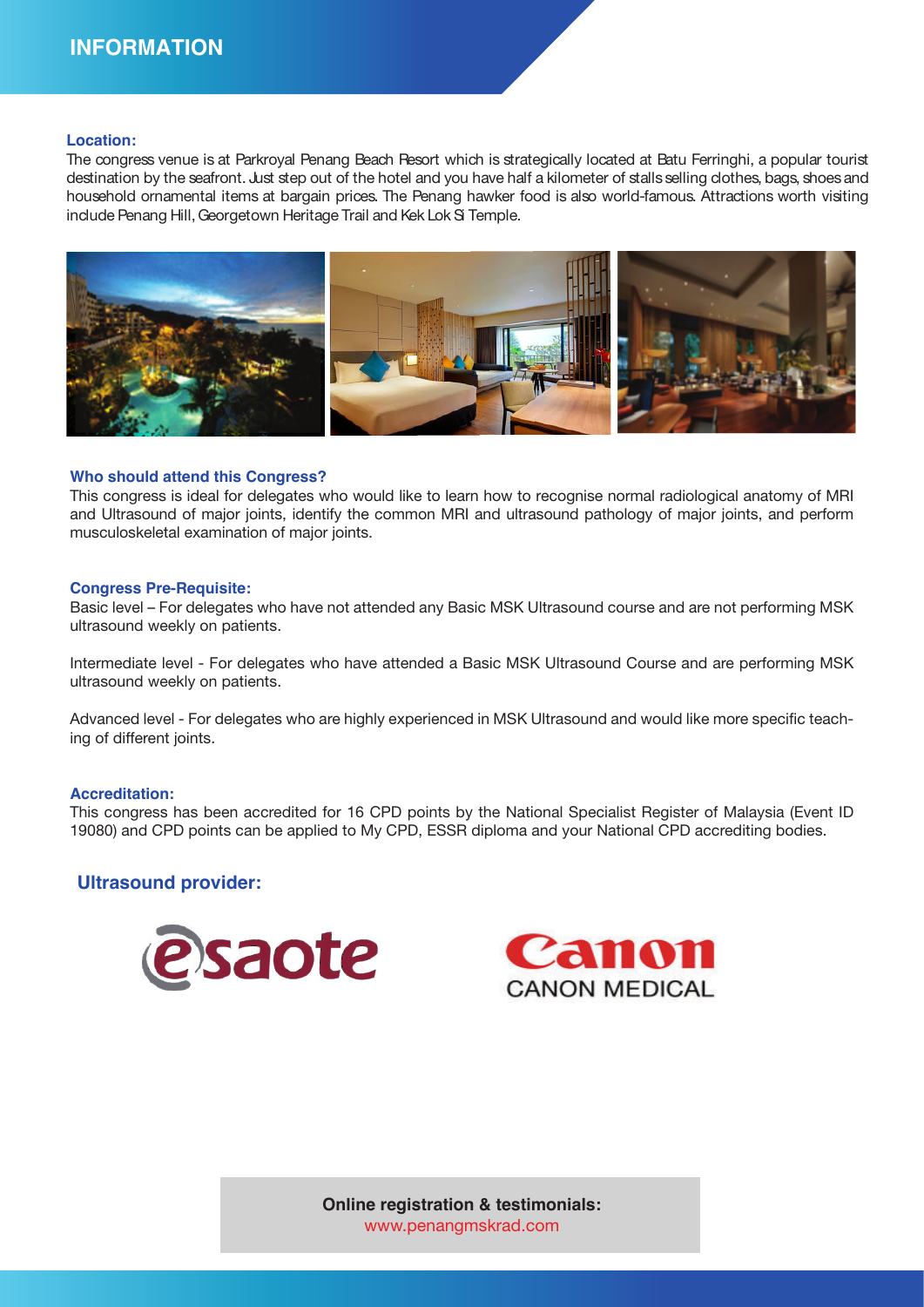#### **Guidelines for oral presentations:**

1. Submit your abstract (of not more than 250 words) for consideration by the Scientific Committee. Acceptance of your paper will be provided within a week of submission. Deadline 31st July 2022.

2. Please note that presentations are subject to slot availability and hence early submission of abstract is encouraged.

3. All presenters must settle their registration fees before getting official confirmation letter of acceptance.

4. The presentation session will be held during the tea breaks of the Congress. You will be informed of the day of your presentation via email two weeks before the Congress.

5. Your presentation should be prepared as a single Microsoft PowerPoint file in standard PowerPoint file format (.ppt or .pptx). The file is to be brought in a thumbdrive / other appropriate medium.

6. For additional audio-visual requirements, please liaise with the congress secretariat at least 14 days before the Congress. Participants may be charged for any additional equipment used.

7. Kindly note that the official language of the Congress is English. Please use sufficiently large fonts and clearly legible typefaces for your presentation and avoid cramming too much information into each slide.

8. You must submit your file via thumbdrive to the congress secretariat before the first lecture on the first day (0830 hrs). Collect your materials (if relevant) by the end of the first day (1730 hrs).

If you have any enquiries, please email: globalfuturistic@gmail.com.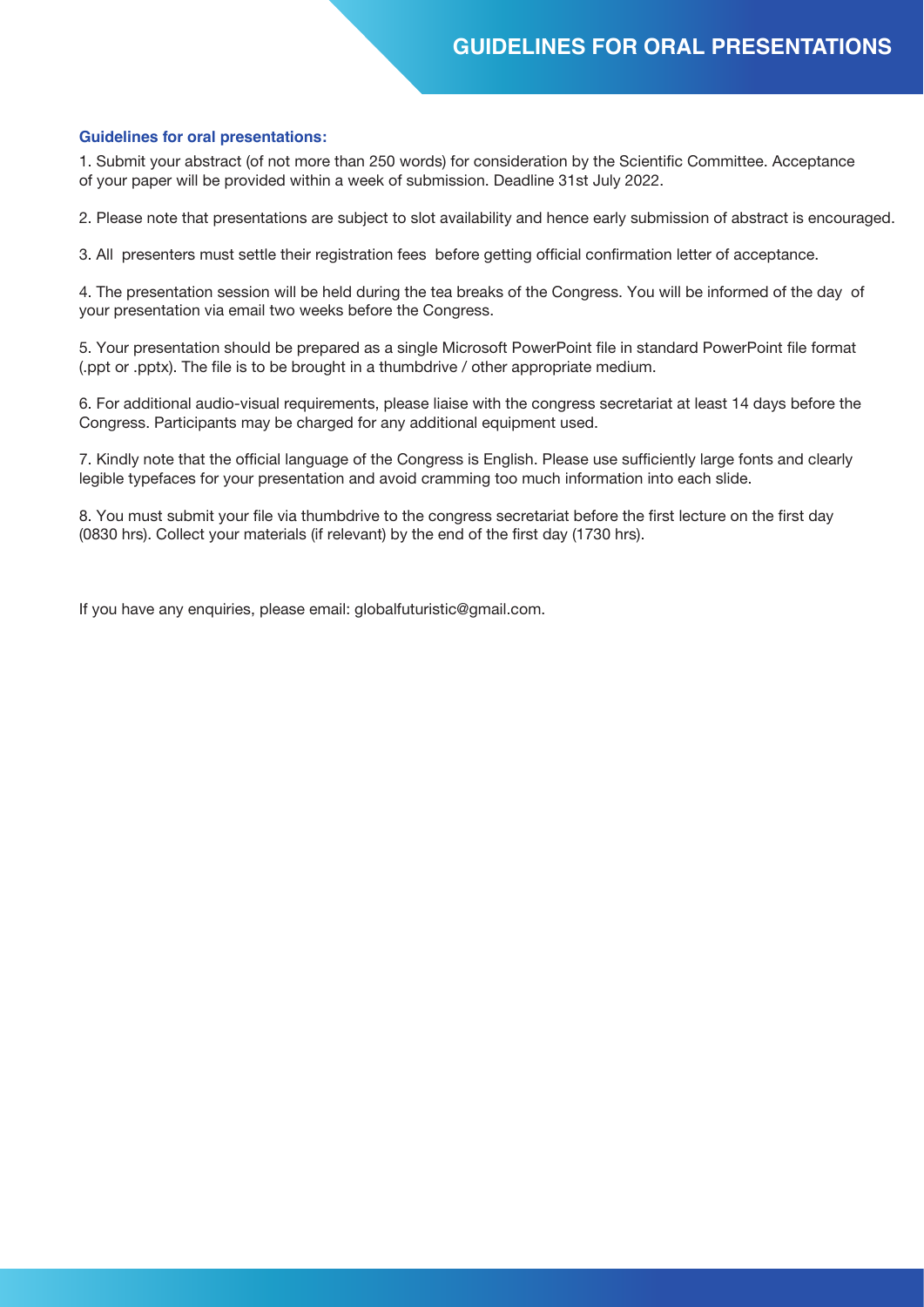#### **Congress Fees:**

#### **Individual Rates**

| <b>Congress Fees</b>         | <b>Early Bird Rate</b><br>(till 30th June 2022) | <b>Standard Rate</b><br>(after 30th June 2022) |
|------------------------------|-------------------------------------------------|------------------------------------------------|
| <b>Payment Method</b>        | Bank Transfer / Credit Card                     | Bank Transfer / Credit Card                    |
| <b>Overseas</b><br>delegate  | <b>RM 2940</b>                                  | <b>RM 3696</b>                                 |
| <b>Malaysian</b><br>delegate | <b>RM 1900</b>                                  | <b>RM 2400</b>                                 |

**NB for optional workbook with cross sectional anatomy please add RM 125 for local delegates and RM 126 for foreign delegates. Choose from the dropdown menu.** 

**\* The early bird rate offers group discounts to all who apply and therefore the group discounts do not apply to the early bird rates.**

#### **Group Rates Overseas Delegates**

| Subsidy (per pax) |               |  |
|-------------------|---------------|--|
| 3 pax             | <b>RM 126</b> |  |
| 4 pax             | <b>RM 168</b> |  |
| 5 pax and above   | <b>RM 210</b> |  |

#### **Group Rates Malaysian Delegates**

| Subsidy (per pax) |               |  |
|-------------------|---------------|--|
| Group of 3        | <b>RM 50</b>  |  |
| Group of 6        | <b>RM 100</b> |  |

#### **Registration:**

Registration for this congress is via online at www.penangmskrad.com. Upon submitting the online registration form, kindly send a copy of your details directly to globalfuturistic@gmail.com to ensure that we receive your form. You will receive a response within a week on suitability and availability of places at the congress. If you do not receive a reply within a week, please email us at globalfuturistic@gmail.com to enquire. Kindly refrain from making any payment until receiving a confirmation on acceptance.

#### **Terms for group rate subsidies:**

Upon identifying colleagues/friends interested in attending the congress, kindly select a group leader to manage correspondence with the congress secretariat. The congress secretariat will communicate payment details to the group leader. Kindly note that payment must be made as a group to be eligible for the group rate.

#### **Acceptance & Placement:**

Once your place at the congress has been approved and you have obtained leave from your department, kindly proceed with payment. It is advised that payment be made as soon as possible to secure your place.

There are two methods of payment; Bank Transfer and Credit Card. For Bank Transfer, kindly follow the Bank Details below. If Credit Card is your preferred method of payment, kindly inform the Secretariat to issue you the relevant invoice along with payment instructions. Please note that the congress registration fee is not inclusive of travel and accommodation. Kindly use the hotel booking form available on our website to leverage on special delegate room rates.

**Payment Details:**

| Account name               | : Global Futuristic Management Services                                                       |
|----------------------------|-----------------------------------------------------------------------------------------------|
| Bank                       | : Commerce International Merchant Bankers Berhad (CIMB)                                       |
| Account number             | : 8002419615                                                                                  |
| Swiftcode                  | : CIBBMYKLXXX                                                                                 |
| <b>Bank Address</b>        | : Commerce International Merchant Bankers Berhad,<br>227&228 Jalan Bandar 13, Taman Melawati, |
|                            | 53100, Kuala Lumpur, Malaysia.                                                                |
| <b>Beneficiary Address</b> | : 20 Jalan 4, Taman Sri Ukay, Ampang, Selangor 68000, Malaysia.                               |
| Contact number             | $: +6011 - 31843538$                                                                          |

#### **Payment Proof**

All delegates paying via bank transfer must send us the proof of payment within three days of making payment. Kindly email a copy of the bank slip or proof of transfer to globalfuturistic@gmail.com with indication of account name that the transfer was made from. Upon receipt of payment into our account, a notice will be sent to your email along with a confirmation letter and e-receipt within one week to confirm your place in the congress.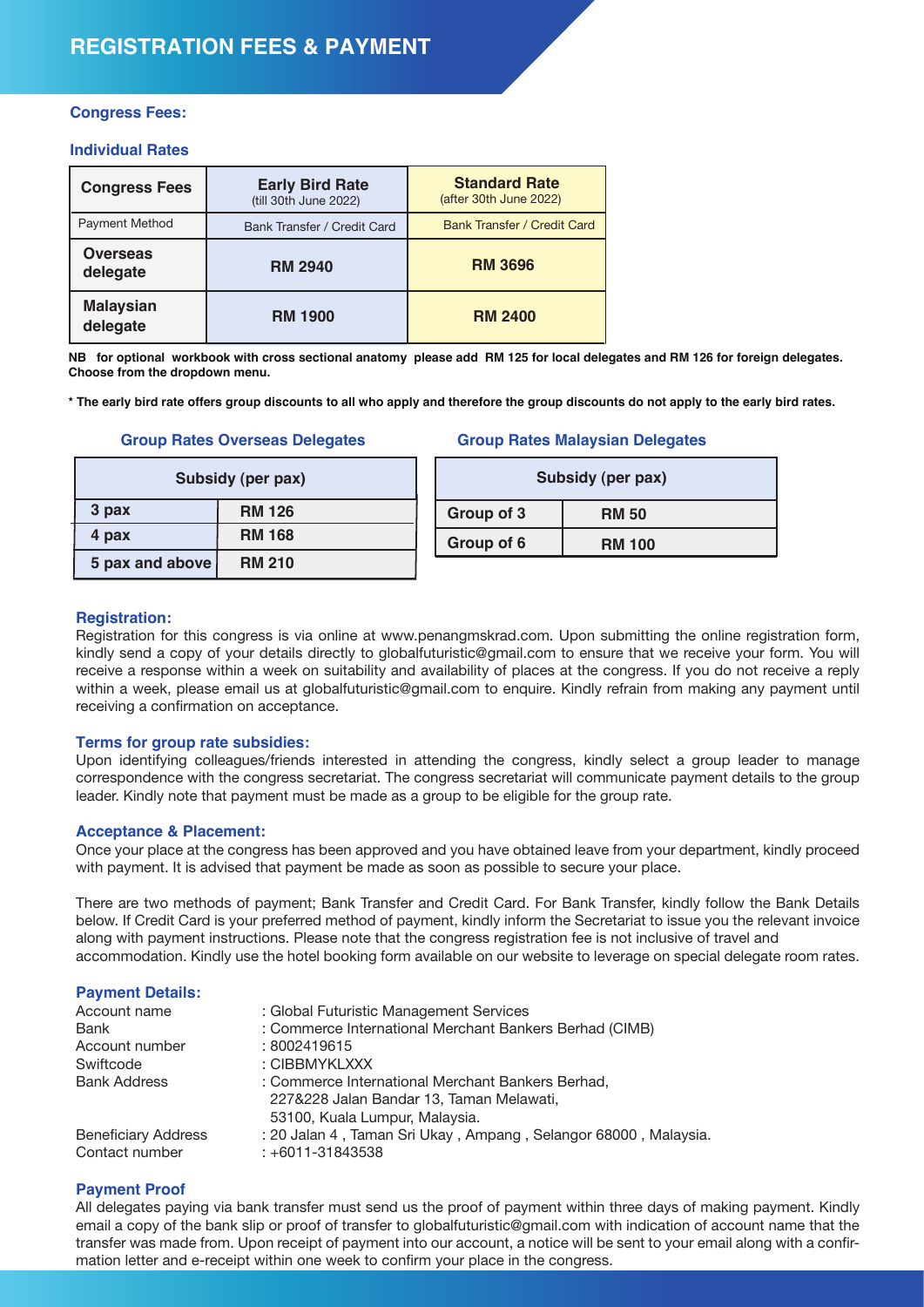#### **Terms & Conditions:**

1. A non-refundable policy applies to congress fees if notice of cancellation is given 60 days or less before the commencement of the congress. No refund or credit transfer will be given if there are no quarantine restrictions by Malaysia for you if you are fully vaccinated and allowed to dine in and you just decide you don't want to attend. Only if Malaysia restricts your entry a credit transfer will be offered to the next course but no refunds are possible. Please ensure that you have taken Insurance to cover all possible liabilities and losses as no refunds can be offered for any of your advance payments for anything related to the conference.

2. All who are holding credit transfers are advised to make all efforts to ensure this congress is your replacement congress. The hotel is now upgraded with no extra cost to a 4 star hotel Parkroyal Penang Beach Resort. The meeting room is now a spacious ballroom. All the materials have been updated considerably during the lockdowns as there was a lot of time to do so. So your patience is being rewarded in holding on so long to use your credit transfer. We cannot guarantee any future meetings for another credit transfer and no refunds are possible as the 12th conference was declared force majeure by the Malaysian Government parliament ruling.

3. A refund will be provided if notice of cancellation is given more than 60 days before the congress for new congress registrations. A RM210 cancellation fee applies.

4. Registration transfers are allowed. No additional fees will be imposed for registration transfers. This includes those holding credit transfers.

5. The congress fee is inclusive of morning and evening teas and a buffet lunch.

6. For overseas payments via bank transfer. This is only if you really cant pay by credit card, kindly find out your local bank charges and include it in the amount transferred. We will advise you of the actual amount we received as sometimes there is another third party that takes some commission that you may be unaware off. We will advise you of any shortage to be paid on site at the conference with proof of what we actually received.

7. A confirmation of placement at the congress is upon receipt of a confirmation letter and electronic receipt. If you do not receive these documents within the duration of a month, kindly email the secretariat immediately to check on your status.

8.Upon making registration fee payment, kindly email the secretariat with proof of transaction along with indication of account name that the transfer was made from so that the secretariat is able to identify your payment. Failure to do so might cause your payment to be attributed to another delegate instead.

9. Do not make payment until and unless you receive a confirmation from the secretariat to proceed. Payments that go through prior to confirmation will not be refunded. In the event that the congress is postponed due to unforeseen circumstances at the last moment due to Covid related reasons or natural disasters etc the congress will not be liable for losses of airfares or any personal expenses of the delegate. Please take out travel and other insurances as needed. Kindly check visa, vaccination and quarantine rules required for your travel to Malaysia and return to your country. No refund will be given for errors in this area on your part.

10. The event management company (secretariat) is not liable for any losses or injuries sustained before, after, or throughout the duration of the congress. Insurance coverage is encouraged as a safety measure.

11. You can request for payment in two installments. First installment must be made before June 30th to get the early bird rate and second full payment by July 31st 2022 for all if by direct bank transfer by Malaysians or WISE payment by overseas delegates. However, credit card payment is in full.

12. The secretariat reserves the right to make necessary changes to the programme or named faculty as necessary.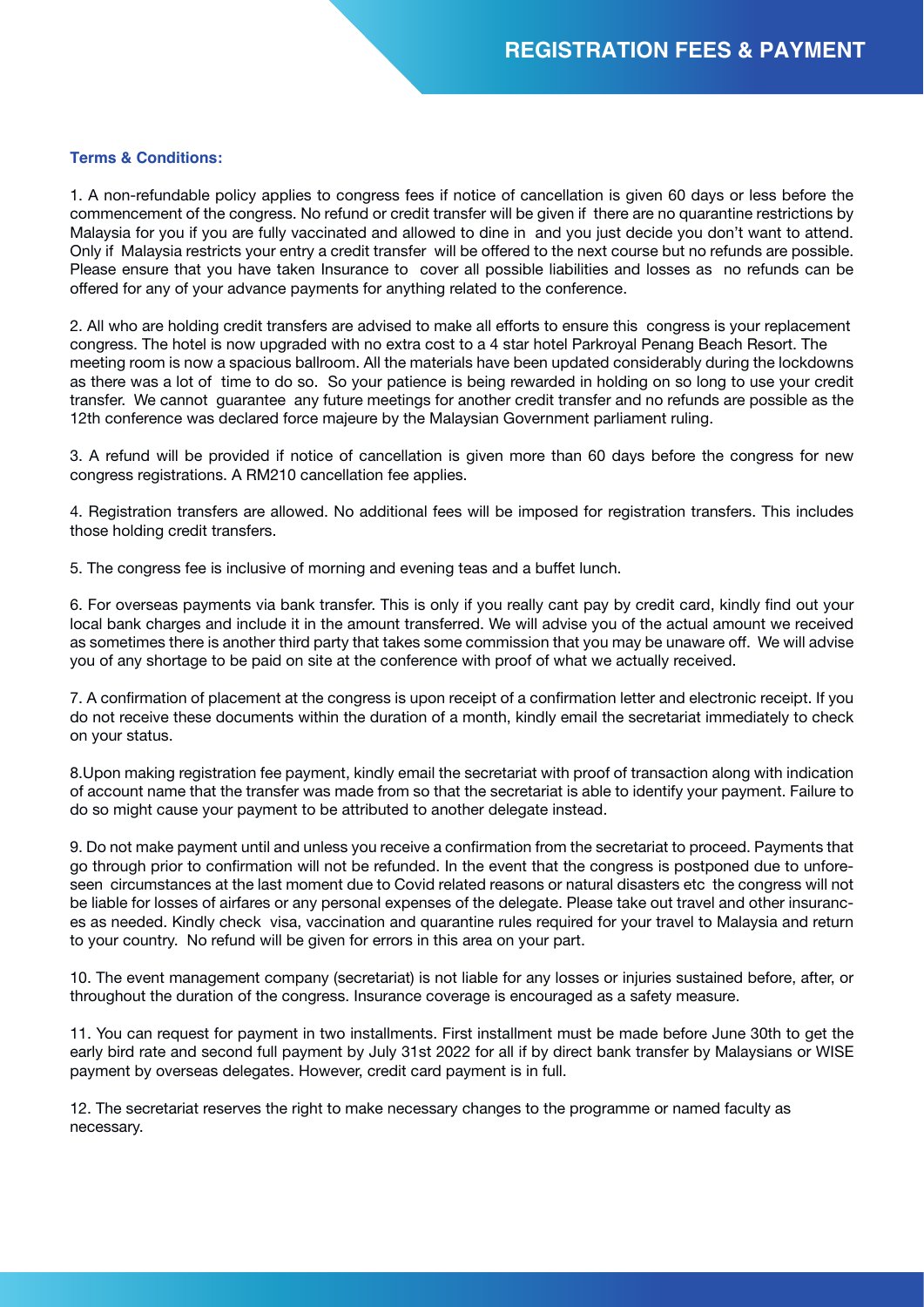#### **CONGRESS VENUE**

Parkroyal Penang Beach Resort, Address: Batu Ferringhi Beach, 11100 Penang, Malaysia Tel No: +604-886 2288 Website: www.parkroyalhotels.com

#### **SECRETARIAT**

Global Futuristic Management Services Company Address: Level 41, Vista Tower, The Intermark, 348 Jalan Tun Razak, 50400 Kuala Lumpur, Malaysia. Tel No: +6011-31843538 Email: globalfuturistic@gmail.com Website: www.penangmskrad.com

#### **REGISTRATION**

Registration is on 2nd October 2022 from 7.30am-8.00am. All congress delegates are required to register at the registration desk located outside the congress hall to collect your name badge and congress materials. Please note that no replacements will be made for name badges and congress materials and delegates are liable for any losses.

#### **CONGRESS LUNCH**

The congress lunch is Halal and is complimentary for all congress delegates. To be entitled to the lunch, delegates must wear their congress badge at all times. Buffet lunches will be served at the Seaside Terrace Coffee House located at the Main Hotel Lobby. Delegates who prefer the vegetarian option and have identified this preference prior to the congress will be allowed to order ala-carte from the restaurant menu.

#### **INTERNET ACCESS**

Free wireless internet access is available in the congress hall and surrounding areas.

#### **MOBILE PHONES**

Delegates are requested to put their mobile phones on silent mode during sessions inside lecture halls and workshops.

#### **DRESS CODE**

The dress code for the meeting is semi-formal. Delegates are advised to bring along a light jacket as the venue is air-conditioned.

#### **LOST & FOUND**

Please take care of all your belongings. The organisers and secretariat will not be held liable in cases of loss, theft or damage to personal belongings. Any found items may be brought to the hotel lobby or kept by the secretariat.

#### **PARKING**

Parking is complimentary for hotel guests.

#### **PUBLIC TRANSPORT**

Budget taxi from the airport to the hotel at Batu Feringghi (Area D8) is available using the Koplimo airport white taxi counter. Please note that midnight taxi charges (12am-7am) are higher. Alternatively, you can download an application called 'Grab' which provides cheaper travel options around Penang. The cheapest option would be to take the direct bus (Bus No.102) from the airport to Batu Feringghi. Bus operating hours are from 6.00am-11.00pm and depart hourly. Public buses to the town are also available outside the hotel.

#### **CURRENCY EXCHANGE RATES**

The currency exchange rate is currently 1US dollar = RM4.2 approximately.

#### **SAFETY**

Penang is a very safe island. Usual caution should however be exercised.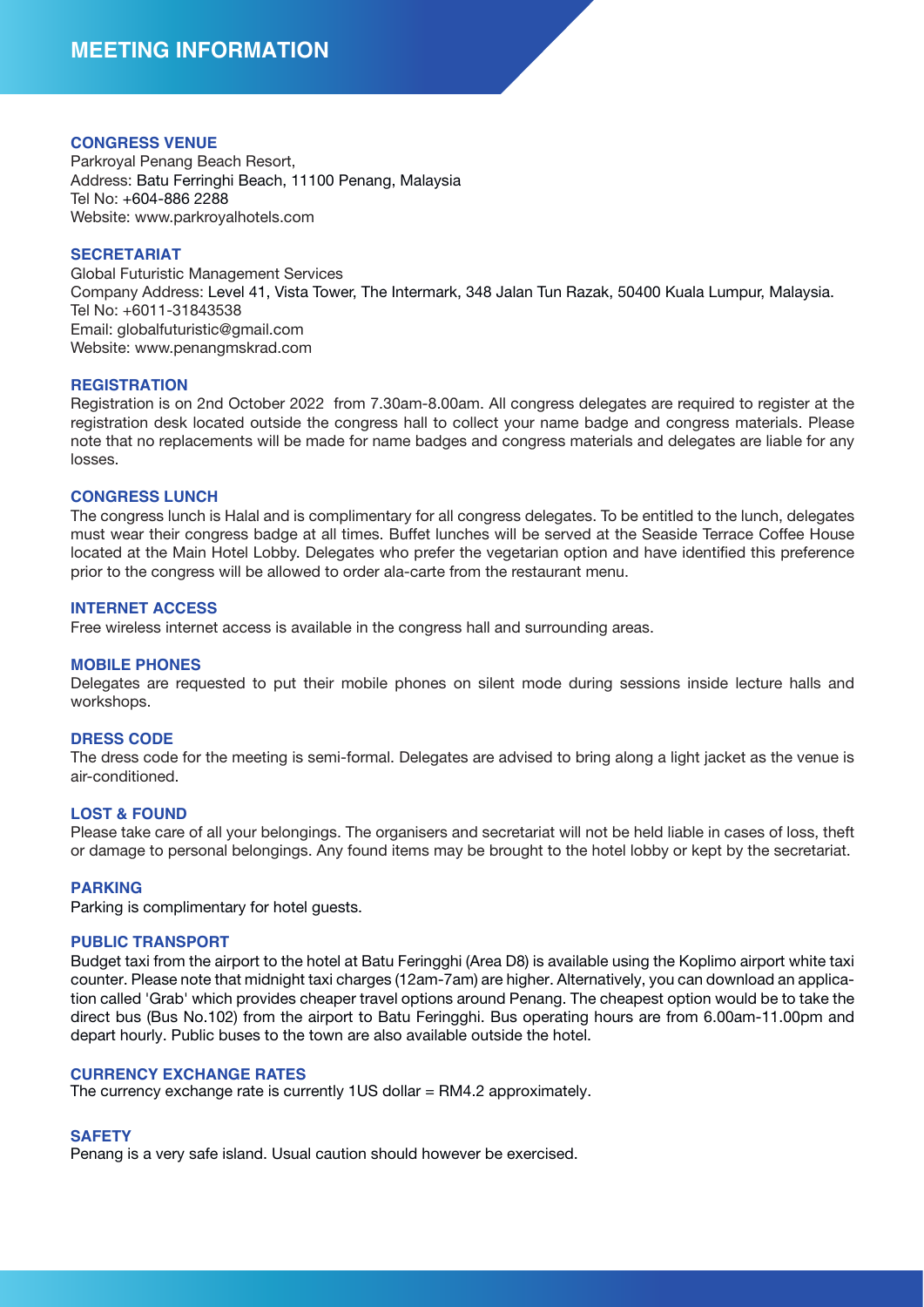

#### **Contact: Ms Leow Lee Fong, Mr Najib, Ms Norita & Ms Nurul**

**Tel.** (+604) 881 1133, 886 2129 / 2130 / 2131/ 2286 **E-mail**: **reserve.prpen@parkroyalhotels.com** Please complete this form in CAPITAL letters and send it by fax or email to the Reservation Department PARKROYAL Penang Resort, Batu Feringghi Beach, 11100 Penang, Malaysia

#### Please use one form per conference participant Organised **: GLOBAL FUTURISTIC MANAGEMENT SERVICES 25th September – 06th October 2022** Rates valid from:**HOTEL ROOM BOOKING FORM:**

| <b>FAMILY NAME:</b>                                      | FIRST NAME: |                 | SALUTATION: |
|----------------------------------------------------------|-------------|-----------------|-------------|
|                                                          |             |                 |             |
| Please indicate the name of the person sharing the room: |             |                 |             |
| NO. OF ADULT/S (INCLUDING YOURSELF):                     |             | <b>CHILDREN</b> |             |
| <b>COMPANY</b>                                           |             |                 |             |
| <b>ADDRESS</b>                                           |             |                 |             |
| <b>CITY</b>                                              |             | POST CODE       |             |
| <b>COUNTRY</b>                                           |             | E-MAIL          |             |
| <b>PHONE</b>                                             |             | <b>FAX</b>      |             |

#### **BOOKING INFORMATION**

| Check-in Date                                              |  | Check-out Date                                             |  |
|------------------------------------------------------------|--|------------------------------------------------------------|--|
| No. of night/s                                             |  |                                                            |  |
| Flight Number / ETA:                                       |  | Flight Number / ETD:                                       |  |
| <b>SINGLE @ 1 BREAKFAST</b>                                |  | <b>SHARING @ 2 BREAKFAST</b>                               |  |
| Superior Room at MYR350nett per room per night             |  | Superior Room at MYR350nett per room per night             |  |
| Deluxe Room at MYR400nett per room per night               |  | Deluxe Room at MYR400nett per room per night               |  |
| Deluxe Sea facing Room at MYR450nett per room per<br>night |  | Deluxe Sea facing Room at MYR450nett per room per<br>night |  |
| Premier Seaview Room at MYR500nett per room per<br>night   |  | Premier Seaview Room at MYR500nett per room per<br>night   |  |

#### **PAYMENT**

I authorise the Hotel to debit my VISA/MasterCard/ Amex (delete as appropriate) of one night room and airport transfer (if any) charges in the event of no show or last minute cancellation (07 days before arrival)

| <b>Card Number</b> | <b>Expiry Date</b>   |
|--------------------|----------------------|
|                    |                      |
|                    |                      |
| <b>ID Number</b>   | Name of Card Holder: |
|                    |                      |
|                    |                      |
|                    |                      |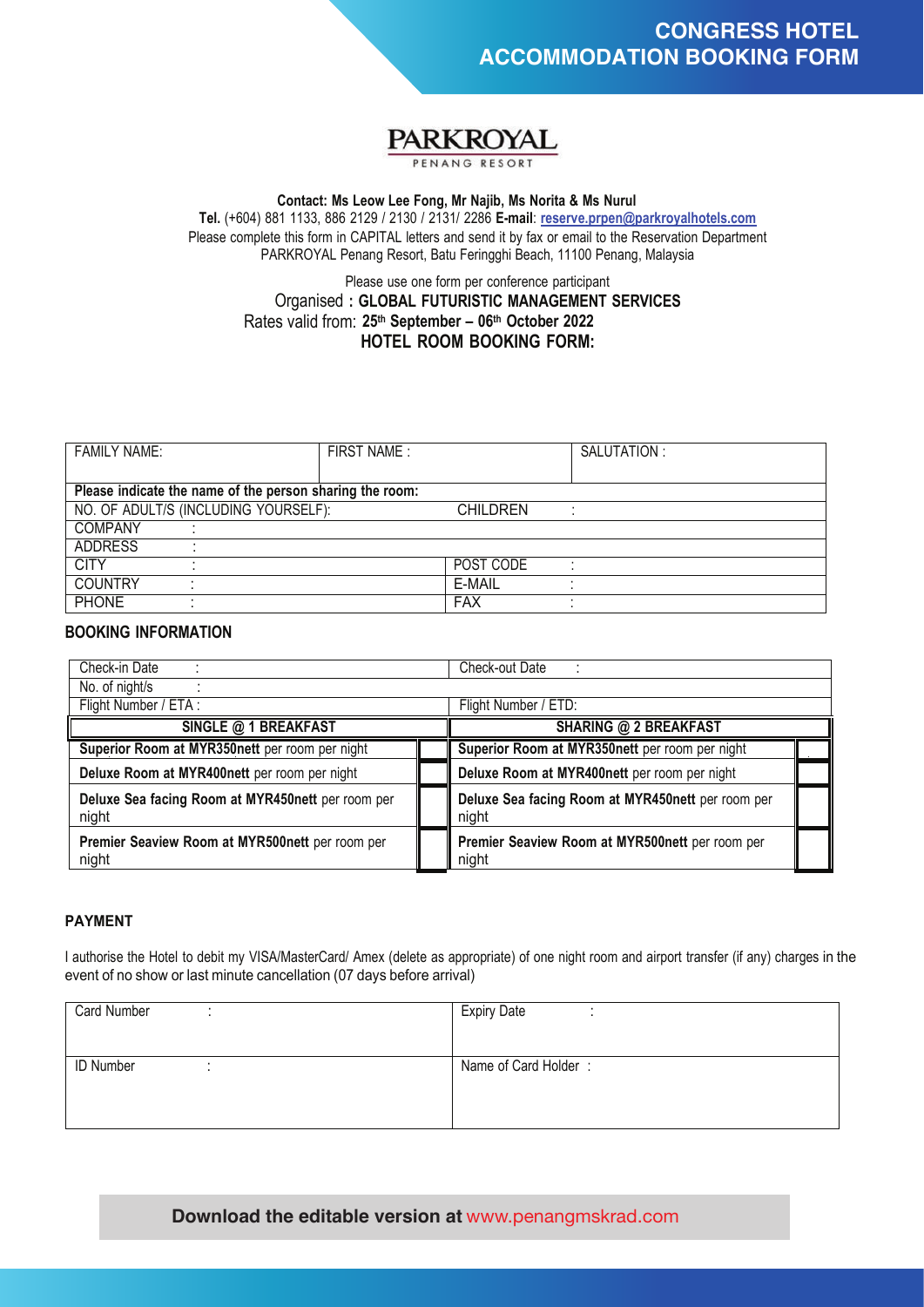## **CONGRESS HOTEL ACCOMMODATION BOOKING FORM**

-

#### **TERMS AND CONDITIONS**

- In the event of no show or last minute cancellation (07 days before arrival), one room night will be levied.
- Pre and post (03 days prior to the event & 03 days after the event) accommodation rate is offered at the same rate and are subjected to the availability of the rooms. (**Cut-off date of Accommodation by 30th August 2022 )**
- Check in time after: 3.00pm / Check out time at: 12.00noon
- An additional of 50% room rate will be applicable for late checkout (i.e. 12.00noon.to 6.00pm) and are subjected to availability.
- Checkout after 6.00pm will be subjected to full day rate.
- Align with the Malaysian Government's announcement, the waiver of Sales and Service Tax (SST) of 6% on accommodation is extended until 31 December 2021; Tourism Tax of MYR10 per room per night for non-Malaysian guests exempted for all arrivals extended until 31 December 2022. Local Government Fee of MYR3 per room per night exempted for all arrivals extended until 30 Jun 2022 as announced by the Penang State Government on 06 January 2022. The following taxes apply.
- **For stays from 1 January 2022 till 30 June 2022:** all rates are subject to 10% Service Charge, 6% Sales & Service Tax (SST), and MYR0 Local Government Fee per room, per night.
- **For stays from 1 July 2022 till 31 December 2022:** all rates are subject to 10% Service Charge, 6% Sales & Service Tax (SST), and MYR3 Local Government Fee per room, per night.
- **For stays from 1 January 2023:** all rates are subject to 10% Service Charge, 6% Sales & Service Tax (SST), and MYR3 Local Government Fee per room, per night. Tourism Tax of MYR10 per room, per night for non-Malaysian guests will be charged upon check in.
- Room rates quoted above are for single or double occupancy & inclusive of daily buffet breakfast.
- Taxes and Service Charge The hotel reserves the right to adjust agreed within the contract period in the event of tax alterations by the Government and service charge amendments.

#### **By signing, you confirm that you have read and accept the 'Terms and Conditions'**

| Confirm By (Office Use):<br>Confirmation Number: | Card Holder Signature : | Date<br>٠<br>$\blacksquare$ |
|--------------------------------------------------|-------------------------|-----------------------------|
|                                                  |                         |                             |

#### **Download the editable version at** www.penangmskrad.com